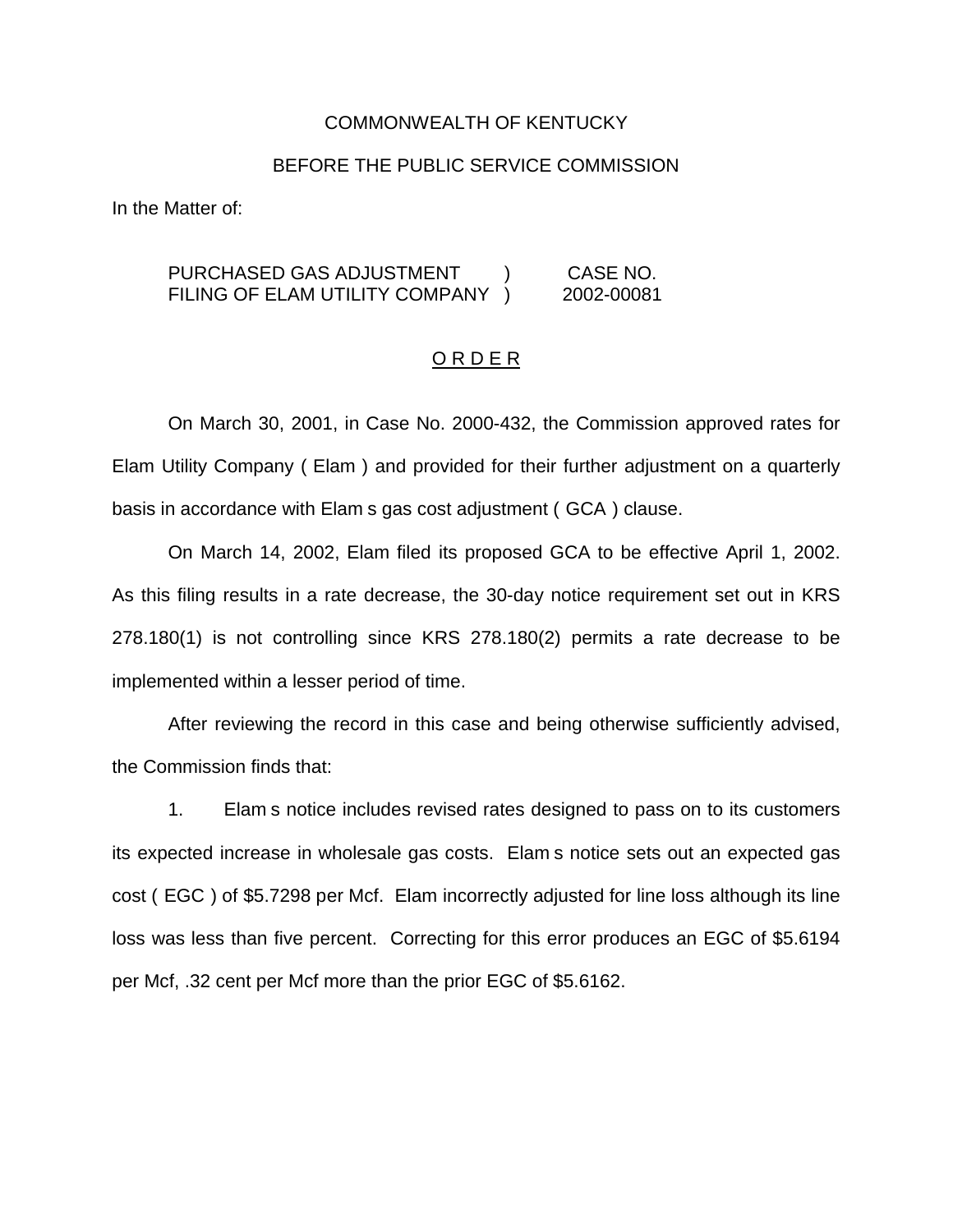2. Elam s notice sets out no current refund adjustment ( RA ). Elam s notice sets out a total RA of .04 cent per Mcf, which represents no change from Elam s previous total RA.

3. Elam s notice sets out a current quarter actual adjustment ( AA ) of (83.05) cents per Mcf. Elam incorrectly calculated its cost difference for November 2001 and used its GCA rather than its EGC for October, November and December 2001. Correcting for this error produces a current AA of (8.55) cents per Mcf. Elam s notice sets out a total AA of \$2.5546 per Mcf. Elam carried forward an incorrect amount for the AA for the previous quarter, included an expired quarterly AA of \$2.4452 and did not include the AA of (12.46) cents per Mcf from Case No. 9845-G that will be in effect until October 1, 2002. Correcting for this and the current quarter AA produces a total AA of 58.94 cents per Mcf, a decrease of \$2.7966 per Mcf from the previous total AA.

4. Elam s notice sets out no current quarter balance adjustment ( BA ).

5. Elam s revised GCA is \$6.2084 per Mcf, which is \$2.7934 per Mcf less than the previous GCA of \$9.0018.

6. The rates in the Appendix to this Order are fair, just and reasonable, in the public interest, and should be approved for service rendered by Elam on and after April 1, 2002.

IT IS THEREFORE ORDERED that:

1. Elam s proposed rates are denied.

2. The rates in the Appendix to this Order are approved for service rendered on and after April 1, 2002.

-2-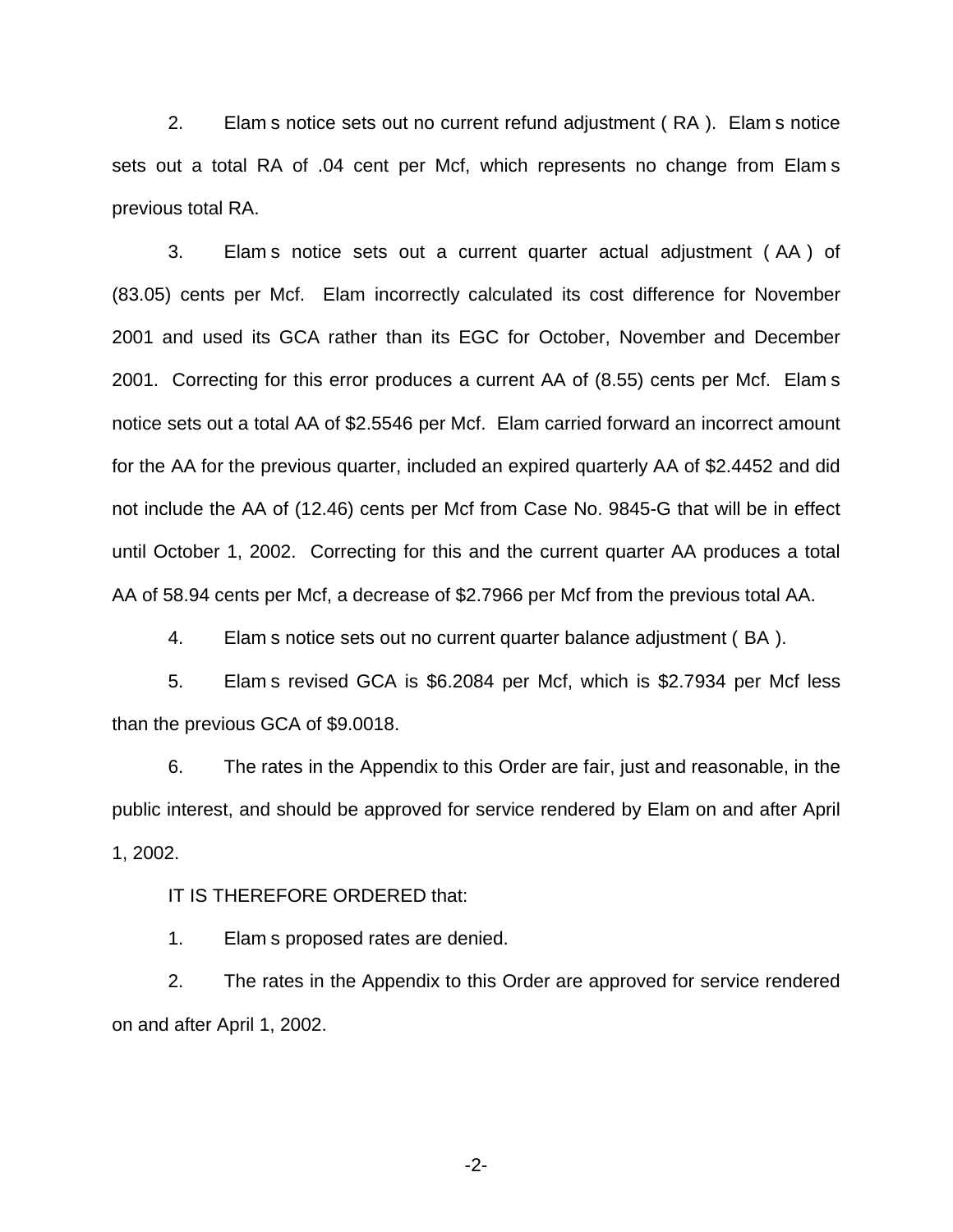3. Within 20 days of the date of this Order, Elam shall file with this Commission its revised tariffs setting out the rates authorized herein.

Done at Frankfort, Kentucky, this 26<sup>th</sup> day of March, 2002.

By the Commission

ATTEST:

Thomas (nom ~

**Executive Director**